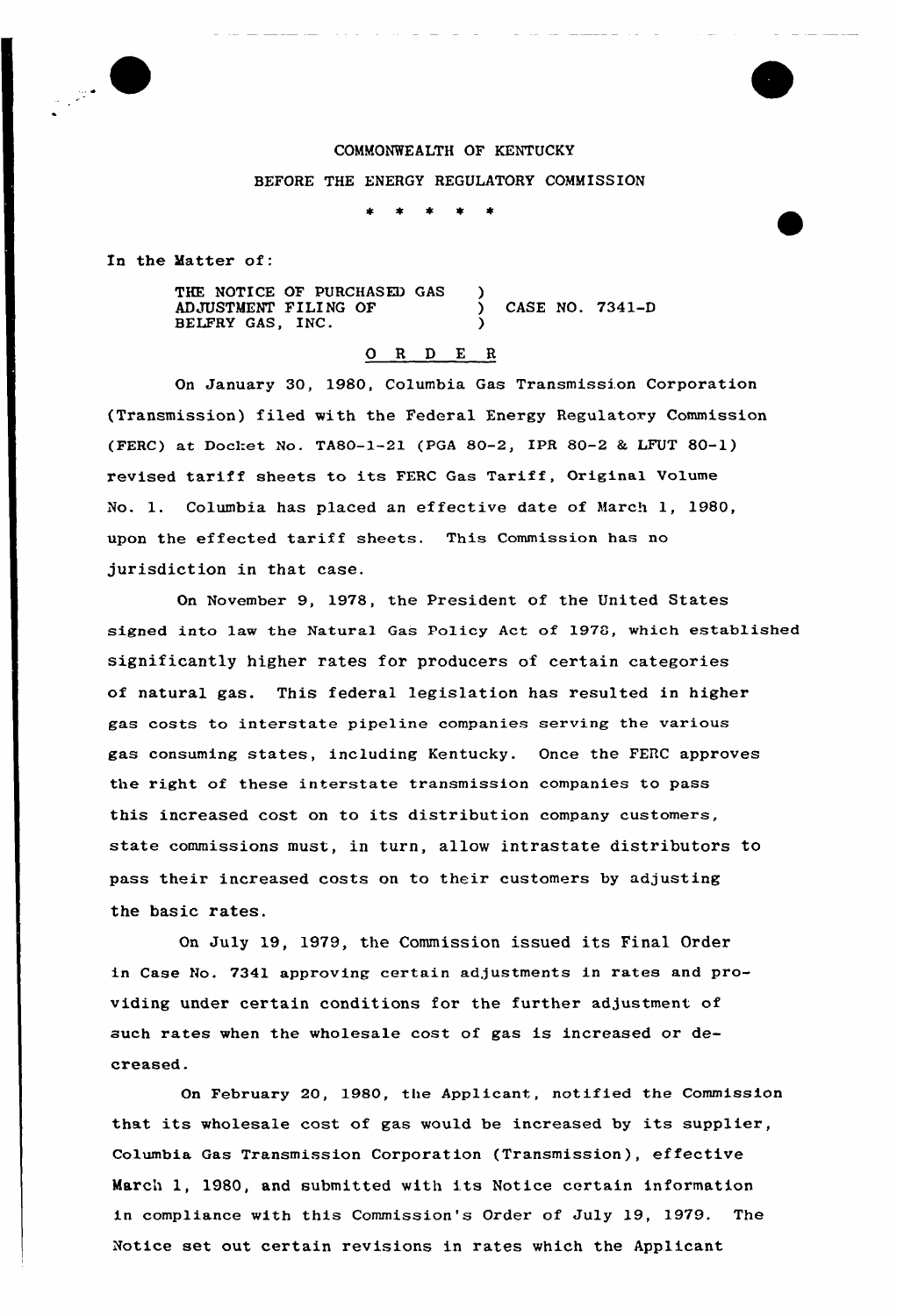

proposed to place in effect, said rates being designed to pass on the wholesale purchase price from its supplier in the amount of \$9,016.

After reviewing this evidence of record and being advised, the Commission is of the opinion and finds:

1. The Commission has long stated (in writing to FERC) its opposition to the procedures and regulations used by the Federal Energy Regulatory agency in approving these supplier increases. We continue to be opposed and are continuing to seek alternative ways to overcome the regulatory inequities which have such a direct impact on the retail consumers.

2. The Federal Energy Regulatory Commission approval of a wholesale rate increase to a Kentucky gas retailer requires approval by the Commission of rates that will permit the Kentucky utility to adjust its customer charges to reflect the added purchase cost, or alternately the utility must absorb the added cost. We are of the opinion that failure to allow this increase to be passed through to its retail consumers on a timely basis would be unjust to the Company and would ultimately result in higher rates to their consumers in any event.

3. When the FERC "accepts" Transmission's filing, Transmission will begin charging the Applicant the new rates. This order cannot be implemented until and unless this occurs.

4. That the Applicant's supplier, Transmission, has filed with the FERC for increased rates to become effective March 1, 1980.

5. That this increase reflects Transmission's rates as filed with FERC on January 30, 1980, and to be effective March 1, 1980.

6. That the Applicant's notice of February 20, 1980, failed to provide the twenty (20) days notice as required by Statute and, therefore, the rates should not become effective for service rendered before March 10, 1980.

7. That the Commission should allow the Applicant to place into effect, subject to refund, the rates set out in Appendix "A" as soon as the Columbia filing is made effective by FERC but not before March 10, 1980.

 $-2-$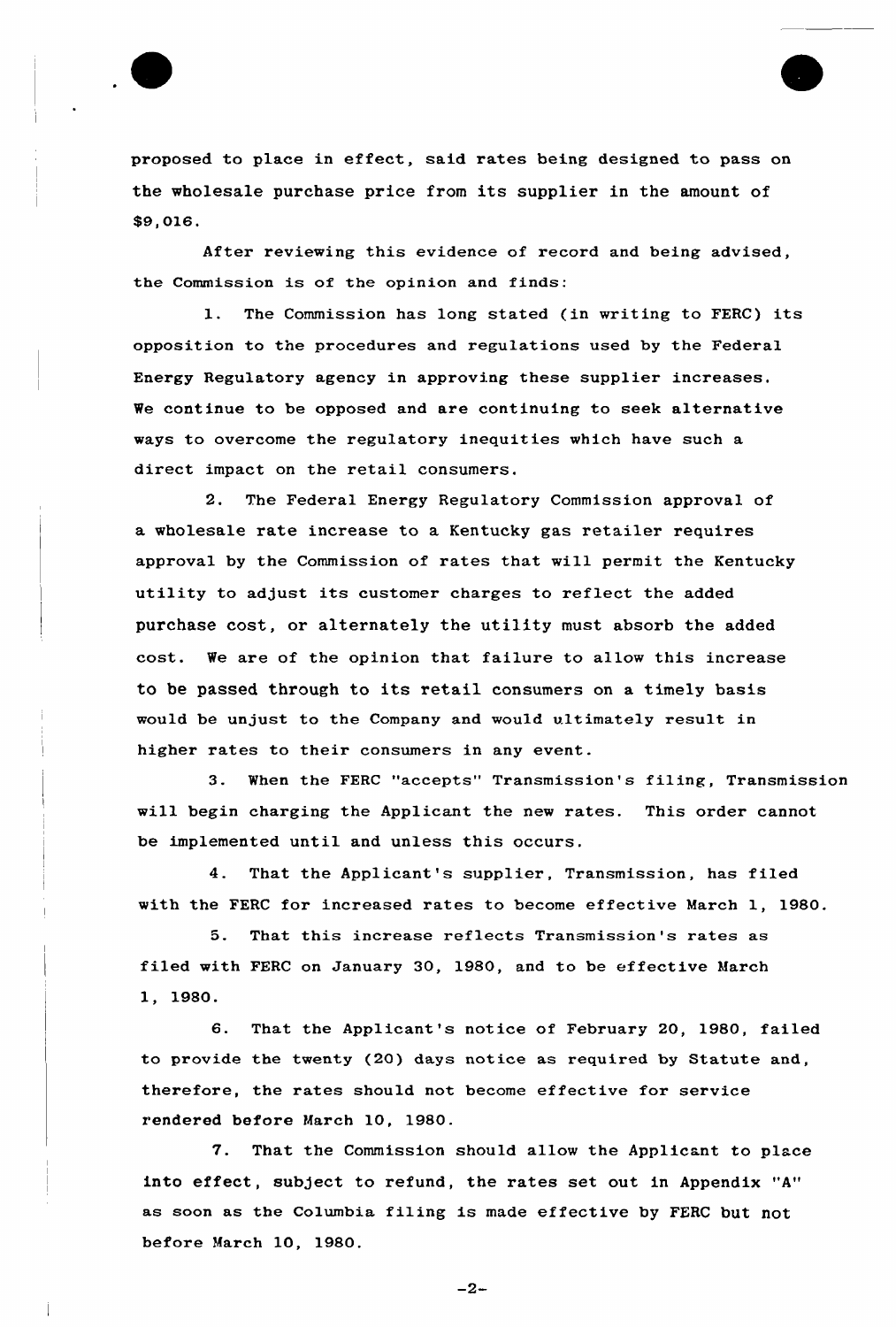

8. That the Applicant's adjustment in rates under the Purchased Gas Adjustment Clause approved by the Commission in its Order in Case no. 7341 dated July 19, 1979, is fair, just and reasonable, in the public interest and should be effective with gas supplied on and after the date the .increased cost of wholesale gas becomes effective but not before March 10, 1980.

IT IS THEREFORE ORDERED that said Purchased Gas Adjustment sought by the Applicant and adjusted as aforesaid mentioned be and the same is hereby approved to be effective subject to refund, with gas supplied on and after the date the increased cost of wholesale gas becomes effective ("acceptance" by FERC) but not before March 10, 1980, as set out in Appendix "A" attached hereto and made a part hereof.

IT IS FURTHER ORDERED that Belfry Gas, Inc. shall maintain its record in such manner as will enable it, Or the Commission, or any of its customers to determine the amount to be refunded and to whom due in the event a refund is ordered by the Commission.

IT IS FURTHER ORDERED that for the purpose of the future application of the Purchased Gas Adjustment Clause of the Applicant the Base Rate for purchased gas shall be:

#### Commodity

Columbia Gas Transmission Corporation

Schedule SGS  $$2.642$  per MCF

IT IS FURTHER ORDERED that the information furnished this Commission by Applicant on February 20, 1980, constitutes full compliance with the Commission's Order in Case No. 7341 and any other information ordinarily required to be Piled under the Commission's Regulations is hereby waived.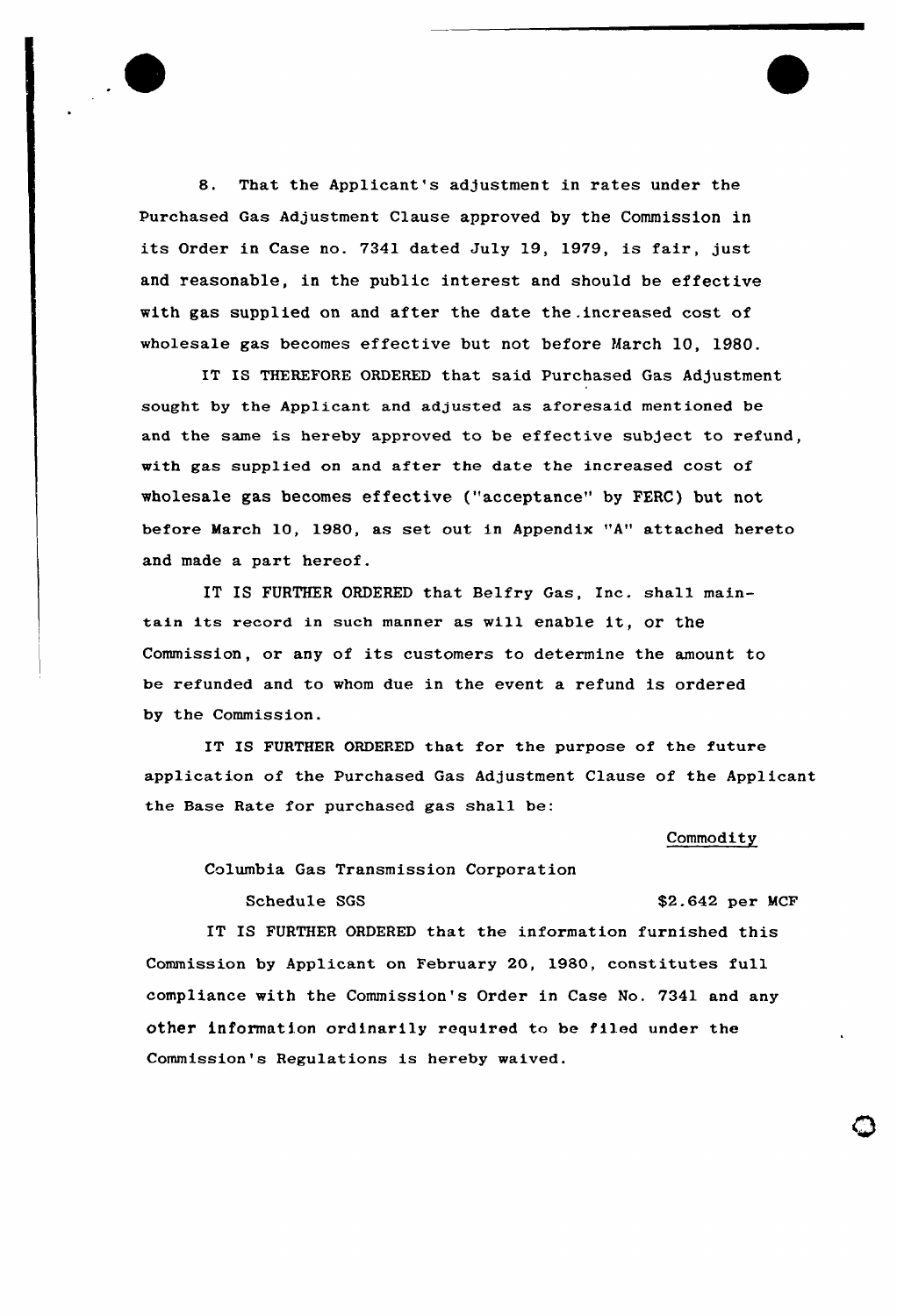

IT IS FURTHERED ORDERED that within thirty (30) days after the date the increased cost of gas becomes effective, Applicant shall file with this Commission its revised tariff sheets setting out the rates approved herein.

Done at Frankfort, Kentucky this 13th day of March, 1980.

ENERGY REGULATORY COMMISSION

Zwy Zw  $\overline{\mathbf{B}}\overline{\mathbf{v}}$ 

 $\mathbf f$ 

 $\mathbf{t}$ 

ATTEST:

Secretary